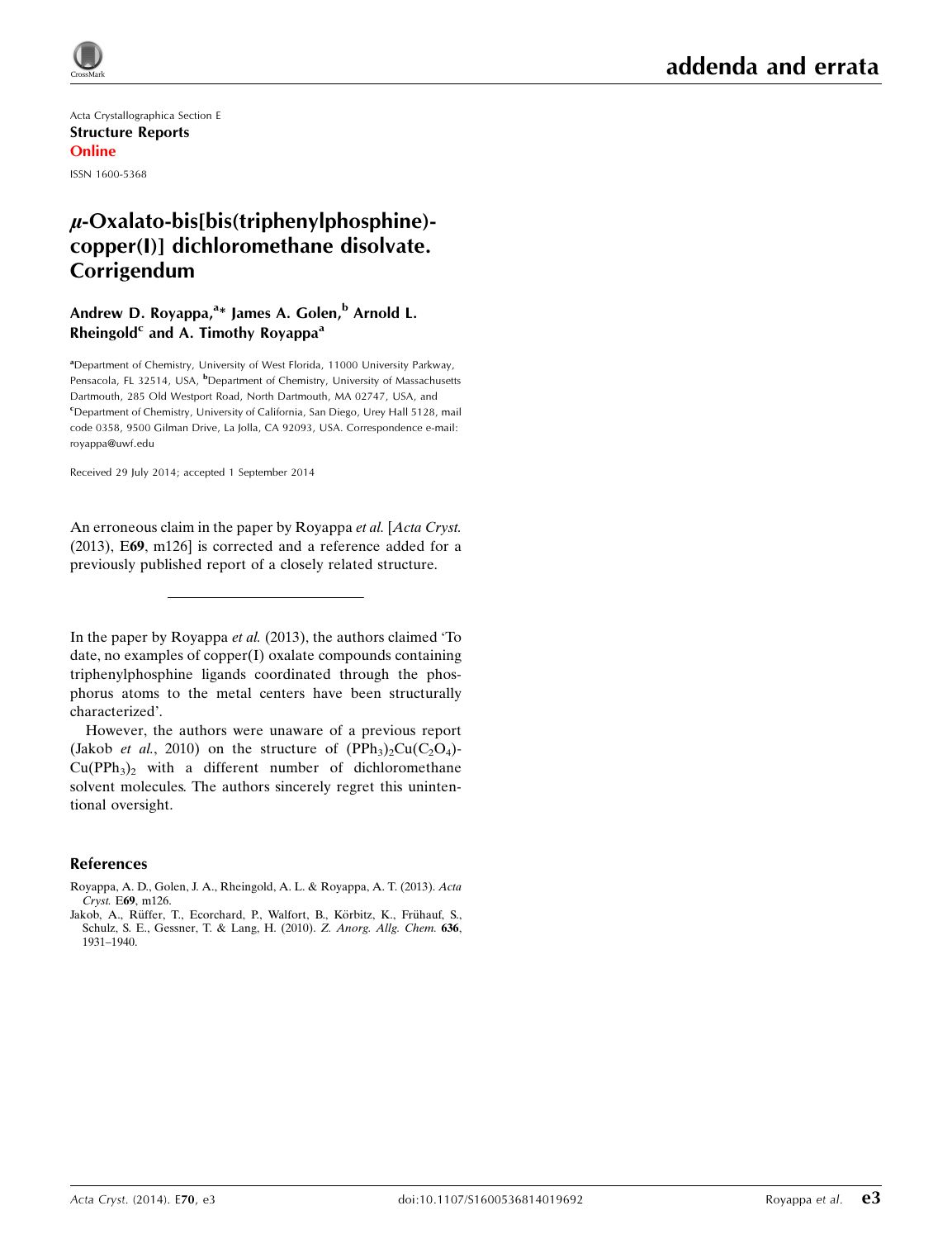# metal-organic compounds

Acta Crystallographica Section E Structure Reports Online

ISSN 1600-5368

# $\mu$ -Oxalato-bis[bis(triphenylphosphine)copper(I)] dichloromethane disolvate<sup>1</sup>

## Andrew D. Royappa,<sup>a</sup>\* James A. Golen,<sup>b</sup> Arnold L. Rheingold<sup>c</sup> and A. Timothy Royappa<sup>a</sup>

<sup>a</sup>Department of Chemistry, University of West Florida, 11000 University Parkway, Pensacola, FL 32514, USA, <sup>b</sup>Department of Chemistry, University of Massachusetts Dartmouth, 285 Old Westport Road, North Dartmouth, MA 02747, USA, and <sup>c</sup>Department of Chemistry, University of California, San Diego, Urey Hall 5128, mail code 0358, 9500 Gilman Drive, La Jolla, CA 92093, USA Correspondence e-mail: [royappa@uwf.edu](https://scripts.iucr.org/cgi-bin/cr.cgi?rm=pdfbb&cnor=lh5575&bbid=BB13)

Received 10 January 2013; accepted 21 January 2013

Key indicators: single-crystal X-ray study;  $T = 100$  K; mean  $\sigma$ (C–C) = 0.003 Å;  $R$  factor = 0.035;  $wR$  factor = 0.088; data-to-parameter ratio = 17.1.

The dinuclear molecule of the title compound,  $\left[\text{Cu}_2(\text{C}_2\text{O}_4)(\text{C}_{18}\text{H}_{15}\text{P})_4\right]$ -2CH<sub>2</sub>Cl<sub>2</sub>, lies across an inversion center with a strictly planar bridging oxalate ligand coordinating two  $Cu<sup>1</sup>$  ions *via* two pairs of O atoms. Two triphenylphosphine ligands also coordinate each symmetry-related Cu<sup>1</sup> ion, resulting in a distorted tetrahedral geometry [O—Cu—O  $= 80.57$  (5)° and P—Cu—P = 125.72 (2)°]. In the crystal, there are two dichloromethane solvent molecules for each dinuclear complex.

### Related literature

For the applications of copper(I) oxalates, see: Doyle (1982); Köhler et al. (2003); Angamuthu et al. (2010). For a comprehensive patent covering CVD applications of copper(I) oxalates, see: Köhler & Meyer (2004). For related copper(I) oxalate complexes, see: Frosch et al. (2000); He et al. (2008); Teichgräber et al. (2005). For the chemical fixation of  $CO<sub>2</sub>$  to form oxalates, see: Savéant (2008). For an alternate synthesis of the title compound, see: Díez et al. (1988).



# Experimental

#### Crystal data

 $[Cu_2(C_2O_4)(C_{18}H_{15}P)_4]$ -2CH<sub>2</sub>Cl<sub>2</sub>  $M_r = 1434.03$ Monoclinic,  $P2<sub>1</sub>/c$  $a = 13.4735(4)$  Å  $b = 14.7294$  (4)  $\AA$  $c = 18.2282(6)$  Å  $\beta = 109.255$  (1)<sup>o</sup>

#### Data collection

Bruker Kappa diffractometer equipped with a Photon100 CMOS detector Absorption correction: multi-scan (SADABS; Bruker, 2007)  $T_{\text{min}} = 0.769, T_{\text{max}} = 0.837$ 

#### Refinement

| $R[F^2 > 2\sigma(F^2)] = 0.035$ | 406 parameters                                     |
|---------------------------------|----------------------------------------------------|
| $wR(F^2) = 0.088$               | H-atom parameters constrained                      |
| $S = 1.01$                      | $\Delta \rho_{\text{max}} = 0.83 \text{ e A}^{-3}$ |
| 6960 reflections                | $\Delta \rho_{\rm min} = -0.55$ e $\rm \AA^{-3}$   |

Data collection: APEX2 (Bruker, 2007); cell refinement: SAINT (Bruker, 2007); data reduction: SAINT; program(s) used to solve structure: SHELXS97 (Sheldrick, 2008); program(s) used to refine structure: SHELXL97 (Sheldrick, 2008); molecular graphics: PLATON (Spek, 2009); software used to prepare material for publication: SHELXTL (Sheldrick, 2008) and CHEMDRAW (Cambridgesoft, 2003).

 $V = 3415.14$  (18)  $\AA^3$ 

 $0.30 \times 0.25 \times 0.20$  mm

27318 measured reflections 6960 independent reflections 5738 reflections with  $I > 2\sigma(I)$ 

Mo  $K\alpha$  radiation  $\mu = 0.92$  mm<sup>-1</sup>  $T = 100$  K

 $R_{\text{int}} = 0.053$ 

 $Z = 2$ 

ATR and ADR thank the Office of Research and Sponsored Programs at the University of West Florida for financial support.

Supplementary data and figures for this paper are available from the IUCr electronic archives (Reference: LH5575).

#### References

- [Angamuthu, R., Byers, P., Lutz, M., Spek, A. L. & Bouwman, E. \(2010\).](https://scripts.iucr.org/cgi-bin/cr.cgi?rm=pdfbb&cnor=lh5575&bbid=BB1) Science, 327[, 313–315.](https://scripts.iucr.org/cgi-bin/cr.cgi?rm=pdfbb&cnor=lh5575&bbid=BB1)
- Bruker (2007). APEX2, SAINT and SADABS[. Bruker AXS Inc., Madison,](https://scripts.iucr.org/cgi-bin/cr.cgi?rm=pdfbb&cnor=lh5575&bbid=BB2) [Wisconsin, USA.](https://scripts.iucr.org/cgi-bin/cr.cgi?rm=pdfbb&cnor=lh5575&bbid=BB2)
- Cambridgesoft (2003). CHEMDRAW[. Cambridgesoft Corporation,](https://scripts.iucr.org/cgi-bin/cr.cgi?rm=pdfbb&cnor=lh5575&bbid=BB3) [Cambridge, MA, USA.](https://scripts.iucr.org/cgi-bin/cr.cgi?rm=pdfbb&cnor=lh5575&bbid=BB3)
- Díez, J., Falagán, S., Gamasa, P. & Gimeno, J. (1988). Polyhedron, 7, 37-42. [Doyle, G. \(1982\). US Patent 4347066.](https://scripts.iucr.org/cgi-bin/cr.cgi?rm=pdfbb&cnor=lh5575&bbid=BB5)
- Frosch, W., Back, S., Rheinwald, G., Köhler, K., Zsolnai, L., Huttner, G. & [Lang, H. \(2000\).](https://scripts.iucr.org/cgi-bin/cr.cgi?rm=pdfbb&cnor=lh5575&bbid=BB6) Organometallics, 19, 5769–5779.
- [He, Y., Li, J., Zhang, P., Chen, X., Ma, Y. & Han, Z. \(2008\).](https://scripts.iucr.org/cgi-bin/cr.cgi?rm=pdfbb&cnor=lh5575&bbid=BB7) J. Coord. Chem. 61, [2876–2883.](https://scripts.iucr.org/cgi-bin/cr.cgi?rm=pdfbb&cnor=lh5575&bbid=BB7)

Köhler, K., Eichhorn, J., Meyer, F. & Vidovic, D. (2003). Organometallics, 22, [4426–4432.](https://scripts.iucr.org/cgi-bin/cr.cgi?rm=pdfbb&cnor=lh5575&bbid=BB8)

- Köhler, K. & Meyer, F. (2004). World Patent WO 2004/000850.
- Savéant, J.-M. (2008). Chem. Rev. 108, 2348-2378.
- [Sheldrick, G. M. \(2008\).](https://scripts.iucr.org/cgi-bin/cr.cgi?rm=pdfbb&cnor=lh5575&bbid=BB11) Acta Cryst. A64, 112–122.
- [Spek, A. L. \(2009\).](https://scripts.iucr.org/cgi-bin/cr.cgi?rm=pdfbb&cnor=lh5575&bbid=BB12) Acta Cryst. D65, 148–155.
- Teichgräber, J., Dechert, S. & Meyer, F. (2005). J. Organomet. Chem. 690, [5255–5263.](https://scripts.iucr.org/cgi-bin/cr.cgi?rm=pdfbb&cnor=lh5575&bbid=BB13)

<sup>1</sup> ATR dedicates this paper to the honor of Professor S. Peter Tanner for rekindling a love of inorganic chemistry.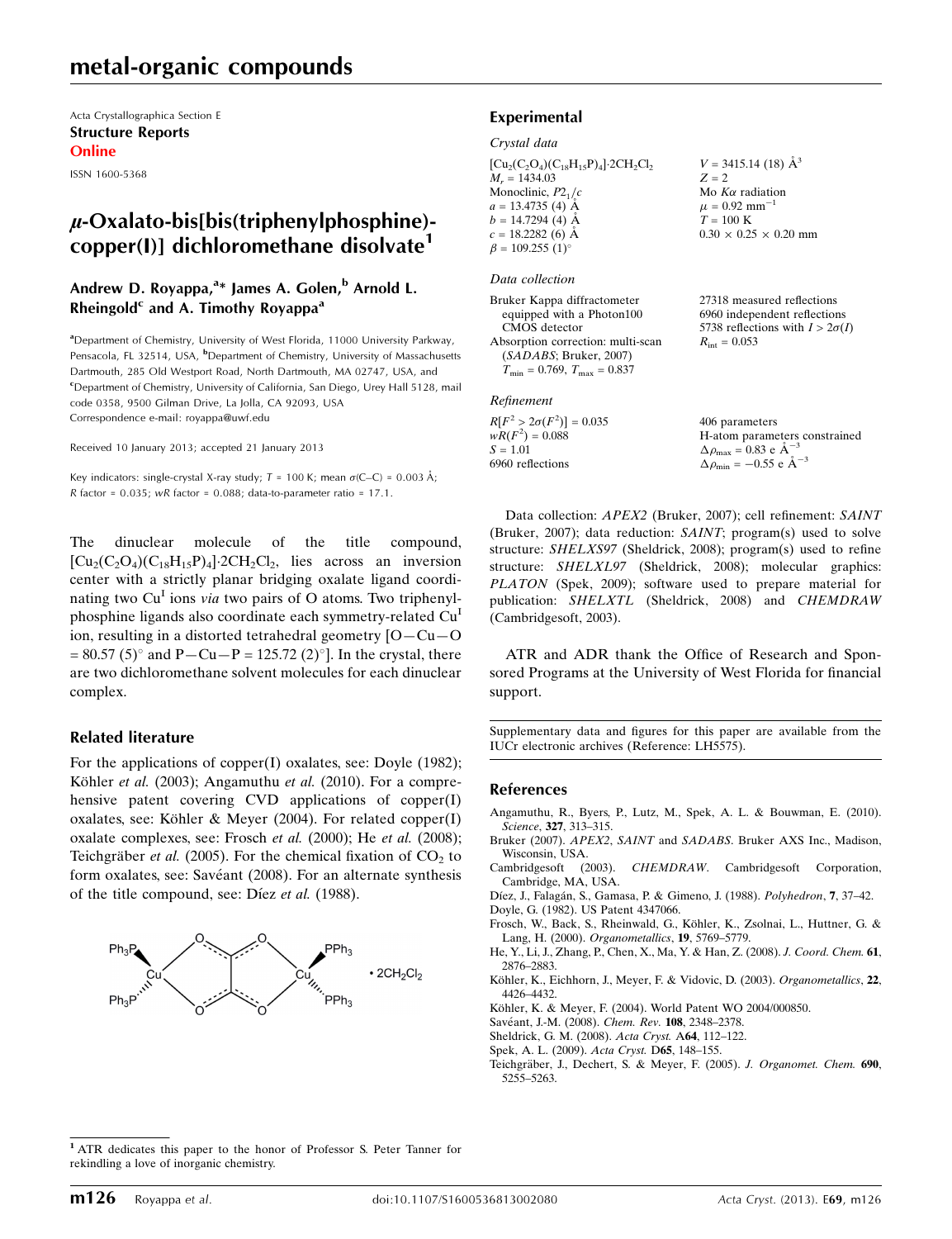# **supporting information**

*Acta Cryst.* (2013). E**69**, m126 [doi:10.1107/S1600536813002080]

# *µ***-Oxalato-bis[bis(triphenylphosphine)copper(I)] dichloromethane disolvate**

# **Andrew D. Royappa, James A. Golen, Arnold L. Rheingold and A. Timothy Royappa**

### **S1. Comment**

Though numerous copper(II) oxalate complexes are known, copper(I) oxalates as a family are poorly understood. Nevertheless, the latter compounds have important applications in, *e.g.*, CO capture (Doyle, 1982), CVD of metallic copper (Köhler *et al.*, 2003; Köhler & Meyer, 2004) and CO<sub>2</sub> fixation (Angamuthu *et al.*, 2010). Very few oxalato complexes of copper(I) have been structurally characterized, and those that have been studied crystallographically are organometallic species containing ligands bound to the copper(I) centers *via* carbon atoms (Köhler *et al.*, 2003; Teichgräber *et al.*, 2005). To date, no examples of copper(I) oxalate compounds containing triphenylphosphine ligands coordinated through the phosphorus atoms to the metal centers have been structurally characterized.

The molecular structure of the title compound is shown in Fig. 1. The dinuclear complex lies across an inversion center. In addition, the asymmetric unit contains a dichloromethane solvent. The  $Cu<sup>I</sup>$  ions are bridged by a strictly planar oxalate ligand, with two oxygen atoms coordinated to each Cu<sup>I</sup> ion. The coordination geometry at each Cu<sup>I</sup> ion is distorted tetrahedral. The bite angle involving the oxalate ligand is fairly small  $(80.57(5)°)$ , while the two phosphorus atoms from the coordinated triphenylphosphine ligands form an angle of 125.72 (2)° with each symmetry-related Cu<sup>I</sup> ion. A similar geometry is observed in the copper(I) oxalate isonitrile complexes studied previously (Teichgräber *et al.*, 2005).

### **S2. Experimental**

All manipulations were carried out on a Schlenk line under nitrogen unless otherwise mentioned. Initially, bis(tetrabutylammonium) oxalate was synthesized *in situ* by dissolving 1 ml of 1 *M* tetrabutylammonium hydroxide solution (in methanol; 1 mmol) and 0.045 g anhydrous oxalic acid (0.5 mmol) in 20 ml degassed absolute ethanol. Next, 0.526 g triphenylphosphine (2 mmol) were dissolved in this solution. Separately, 0.373 g tetrakis(acetonitrile)copper(I) hexafluorophosphate (1 mmol) were dissolved in 20 ml degassed absolute ethanol to form a cloudy solution, which was added to the oxalate solution. The product was formed by the metathesis reaction as a white precipitate, washed with 3 *x* 5 ml ice-cold degassed absolute ethanol, dried under a nitrogen stream and finally air-dried. Colorless block crystals were grown at room temperature from dichloromethane by layering with hexane under nitrogen. The title compound has also been prepared by Díez *et al.* (1988) by an alternate method.

### **S3. Refinement**

H atoms were placed in calculated positions with C—H = 0.95Å (phenyl) or C—H = 0.96Å (solvent CH<sub>2</sub>) and included in the refinement in a riding-motion approximation with  $U_{iso}(H) = 1.2U_{eq}(C)$ .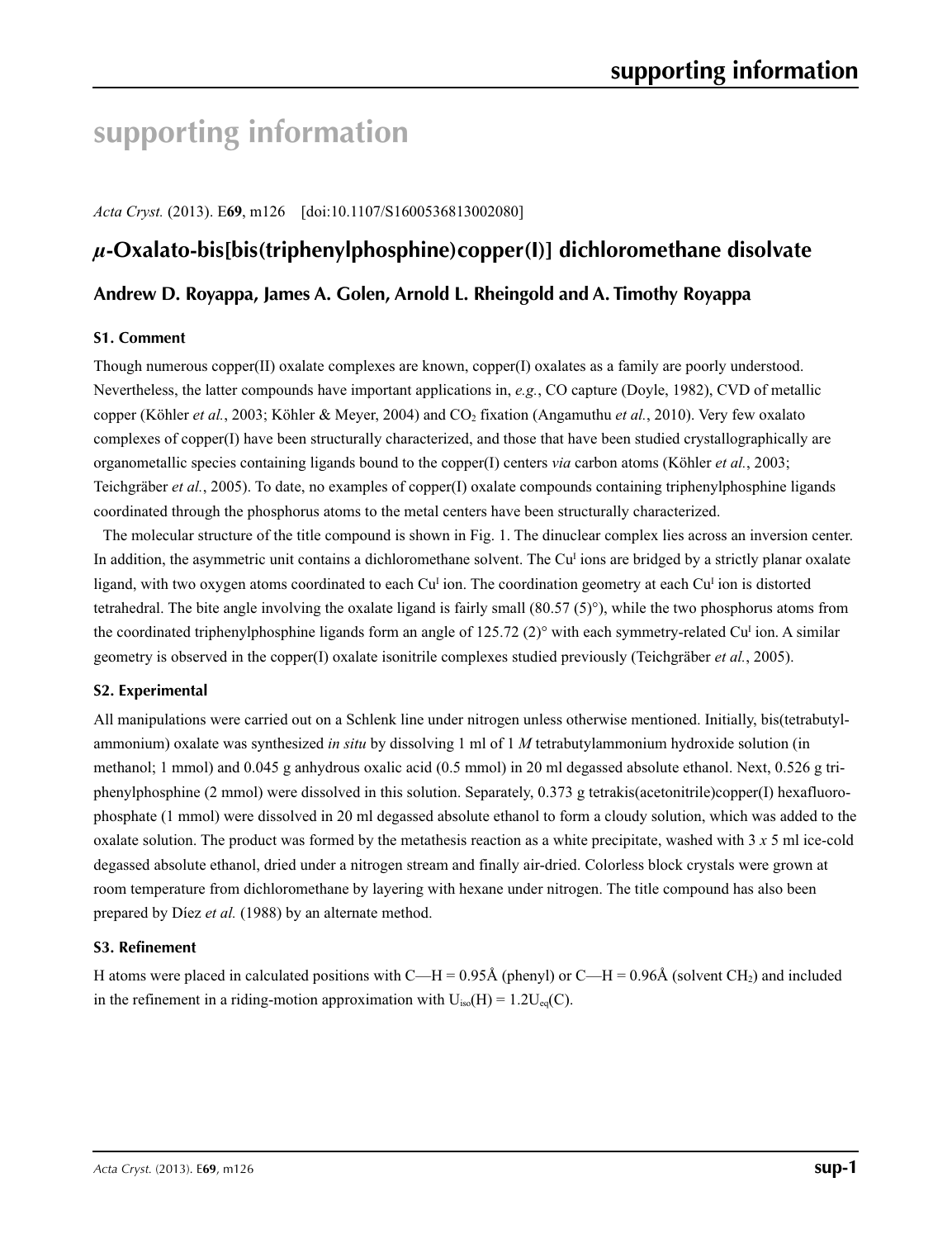

# **Figure 1**

The molecular structure of the title compound showing displacement ellipsoids at the 30% probability level. Neither the H atoms nor the solvent molecules are shown (Symmetry code: (a) -x, -y+1, -z+1).

### *µ***-Oxalato-bis[bis(triphenylphosphine)copper(I)] dichloromethane disolvate**

### *Crystal data*

| $[Cu_2(C_2O_4)(C_{18}H_{15}P)_4]$ 2CH <sub>2</sub> Cl <sub>2</sub> |
|--------------------------------------------------------------------|
| $M_r = 1434.03$                                                    |
| Monoclinic, $P2_1/c$                                               |
| Hall symbol: -P 2ybc                                               |
| $a = 13.4735$ (4) Å                                                |
| $b = 14.7294$ (4) Å                                                |
| $c = 18.2282(6)$ Å                                                 |
| $\beta$ = 109.255 (1) <sup>o</sup>                                 |
| $V = 3415.14(18)$ Å <sup>3</sup>                                   |
| $Z=2$                                                              |

### *Data collection*

Bruker Kappa diffractometer equipped with a Photon100 CMOS detector Radiation source: high-brilliance I*µ*S microsource Doubly curved mirrors monochromator *φ* and *ω* scans Absorption correction: multi-scan (*SADABS*; Bruker, 2007)

 $F(000) = 1476$  $D_x = 1.395$  Mg m<sup>-3</sup> Mo *Kα* radiation, *λ* = 0.71073 Å Cell parameters from 8477 reflections  $\theta$  = 2.7–26.4°  $\mu$  = 0.92 mm<sup>-1</sup>  $T = 100 K$ Block, colourless  $0.30 \times 0.25 \times 0.20$  mm

 $T_{\text{min}} = 0.769, T_{\text{max}} = 0.837$ 27318 measured reflections 6960 independent reflections 5738 reflections with  $I > 2\sigma(I)$  $R_{\text{int}} = 0.053$  $\theta_{\text{max}} = 26.4^{\circ}, \theta_{\text{min}} = 2.7^{\circ}$  $h = -16 \rightarrow 16$  $k = -18 \rightarrow 18$ *l* = −22→21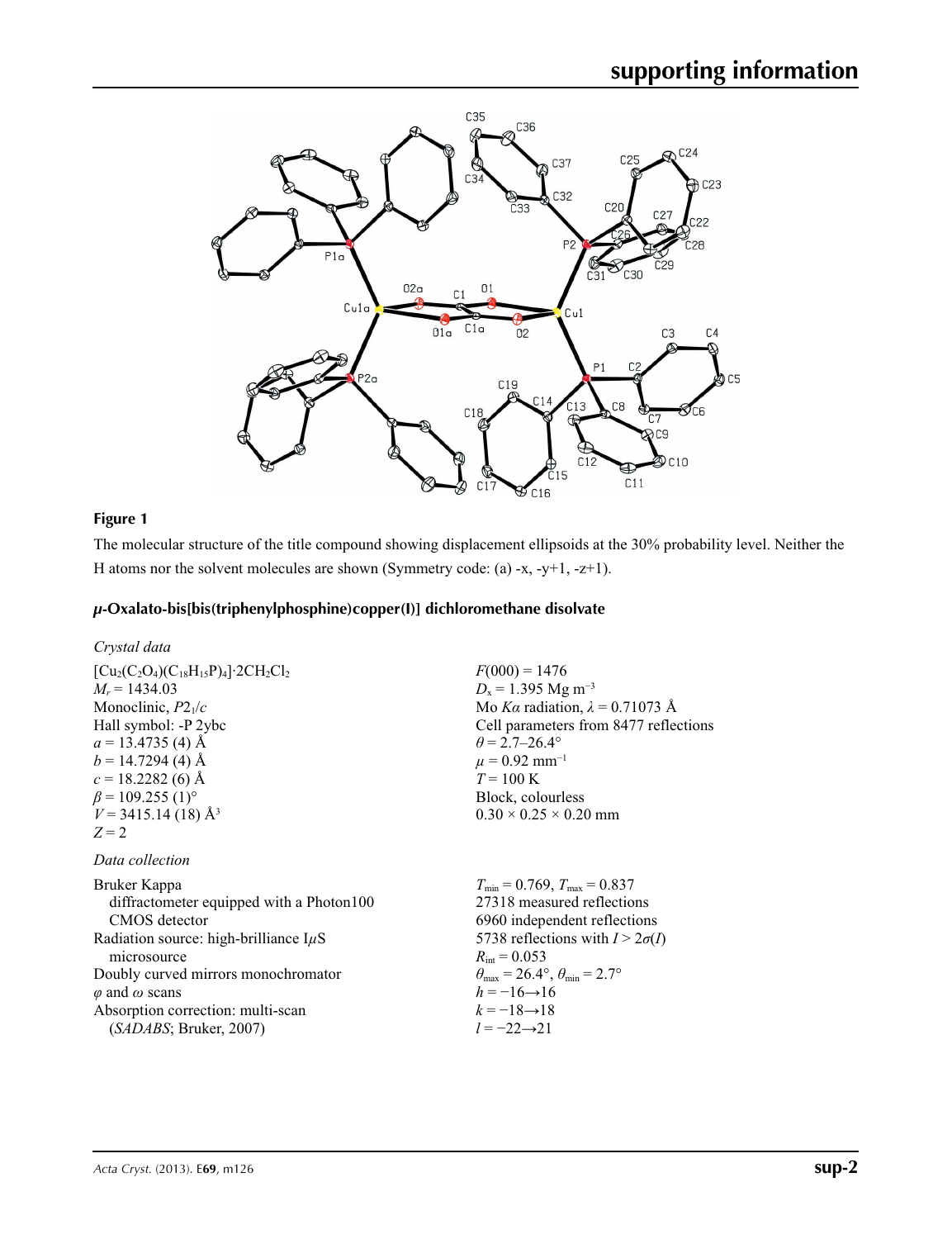*Refinement*

| Refinement on $F^2$                             | Secondary atom site location: difference Fourier   |
|-------------------------------------------------|----------------------------------------------------|
| Least-squares matrix: full                      | map                                                |
| $R[F^2 > 2\sigma(F^2)] = 0.035$                 | Hydrogen site location: inferred from              |
| $wR(F^2) = 0.088$                               | neighbouring sites                                 |
| $S = 1.01$                                      | H-atom parameters constrained                      |
| 6960 reflections                                | $w = 1/[\sigma^2(F_0^2) + (0.0382P)^2 + 2.6822P]$  |
| 406 parameters                                  | where $P = (F_o^2 + 2F_c^2)/3$                     |
| 0 restraints                                    | $(\Delta/\sigma)_{\text{max}} = 0.002$             |
| Primary atom site location: structure-invariant | $\Delta\rho_{\text{max}} = 0.83$ e Å <sup>-3</sup> |
| direct methods                                  | $\Delta \rho_{\rm min} = -0.55$ e Å <sup>-3</sup>  |
|                                                 |                                                    |

### *Special details*

**Geometry**. All e.s.d.'s (except the e.s.d. in the dihedral angle between two l.s. planes) are estimated using the full covariance matrix. The cell e.s.d.'s are taken into account individually in the estimation of e.s.d.'s in distances, angles and torsion angles; correlations between e.s.d.'s in cell parameters are only used when they are defined by crystal symmetry. An approximate (isotropic) treatment of cell e.s.d.'s is used for estimating e.s.d.'s involving l.s. planes.

**Refinement**. Refinement of  $F^2$  against ALL reflections. The weighted R-factor wR and goodness of fit *S* are based on  $F^2$ , conventional *R*-factors *R* are based on *F*, with *F* set to zero for negative  $F^2$ . The threshold expression of  $F^2 > \sigma(F^2)$  is used only for calculating *R*-factors(gt) *etc*. and is not relevant to the choice of reflections for refinement. *R*-factors based on *F*<sup>2</sup> are statistically about twice as large as those based on *F*, and *R*- factors based on ALL data will be even larger.

*Fractional atomic coordinates and isotropic or equivalent isotropic displacement parameters (Å<sup>2</sup>)* 

|                   | $\mathcal{X}$  | у              | $\boldsymbol{Z}$ | $U_{\rm iso}$ */ $U_{\rm eq}$ |
|-------------------|----------------|----------------|------------------|-------------------------------|
| Cu1               | 0.125878(19)   | 0.366123(17)   | 0.583149(14)     | 0.01365(8)                    |
| P <sub>1</sub>    | 0.07910(4)     | 0.22305(4)     | 0.55130(3)       | 0.01249(12)                   |
| P <sub>2</sub>    | 0.28337(4)     | 0.41243(4)     | 0.65979(3)       | 0.01340(12)                   |
| O <sub>1</sub>    | 0.10808(11)    | 0.44751(10)    | 0.48437(8)       | 0.0150(3)                     |
| O2                | $-0.00215(11)$ | 0.44403(10)    | 0.58463(8)       | 0.0159(3)                     |
| C1                | 0.03183(15)    | 0.50110(14)    | 0.47093(11)      | 0.0122(4)                     |
| C <sub>2</sub>    | 0.18062(16)    | 0.13501(14)    | 0.57999(11)      | 0.0137(4)                     |
| C <sub>3</sub>    | 0.25280(17)    | 0.13802(15)    | 0.65523(12)      | 0.0171(4)                     |
| H <sub>3</sub> A  | 0.2519         | 0.1878         | 0.6881           | $0.021*$                      |
| C4                | 0.32562(17)    | 0.06921(16)    | 0.68236(12)      | 0.0210(5)                     |
| H4A               | 0.3737         | 0.0716         | 0.7339           | $0.025*$                      |
| C <sub>5</sub>    | 0.32864(17)    | $-0.00325(15)$ | 0.63458(13)      | 0.0207(5)                     |
| H <sub>5</sub> A  | 0.3779         | $-0.0510$      | 0.6535           | $0.025*$                      |
| C6                | 0.25906(17)    | $-0.00560(15)$ | 0.55883(13)      | 0.0193(5)                     |
| H <sub>6</sub> A  | 0.2621         | $-0.0543$      | 0.5255           | $0.023*$                      |
| C7                | 0.18551(17)    | 0.06262(14)    | 0.53183(12)      | 0.0158(4)                     |
| H7A               | 0.1379         | 0.0602         | 0.4801           | $0.019*$                      |
| C8                | $-0.01994(16)$ | 0.17979(14)    | 0.59146(11)      | 0.0149(4)                     |
| C9                | $-0.01072(18)$ | 0.09664(15)    | 0.62985(12)      | 0.0189(5)                     |
| H <sub>9</sub> A  | 0.0494         | 0.0597         | 0.6366           | $0.023*$                      |
| C10               | $-0.08918(19)$ | 0.06765(16)    | 0.65827(13)      | 0.0247(5)                     |
| H10A              | $-0.0819$      | 0.0114         | 0.6850           | $0.030*$                      |
| C11               | $-0.17783(19)$ | 0.12024(16)    | 0.64786(13)      | 0.0244(5)                     |
| H <sub>11</sub> A | $-0.2318$      | 0.0999         | 0.6668           | $0.029*$                      |
| C12               | $-0.18743(18)$ | 0.20289(17)    | 0.60956(13)      | 0.0246(5)                     |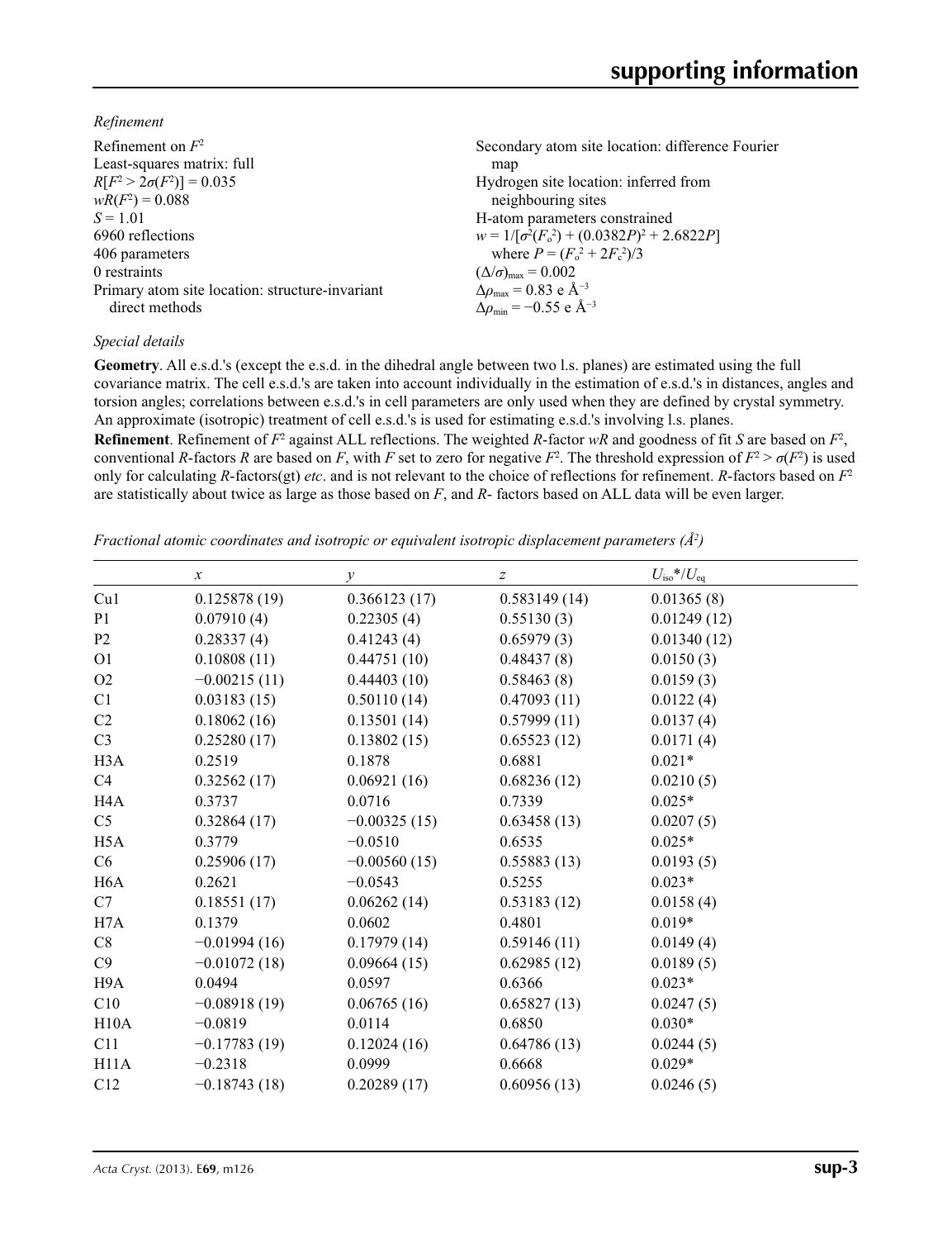| H12A              | $-0.2485$      | 0.2389      | 0.6019      | $0.029*$    |
|-------------------|----------------|-------------|-------------|-------------|
| C13               | $-0.10859(17)$ | 0.23327(15) | 0.58236(12) | 0.0197(5)   |
| H <sub>13</sub> A | $-0.1150$      | 0.2907      | 0.5575      | $0.024*$    |
| C14               | 0.01648(16)    | 0.20439(14) | 0.44683(11) | 0.0141(4)   |
| C15               | $-0.05785(17)$ | 0.13649(15) | 0.41739(12) | 0.0179(4)   |
| H <sub>15</sub> A | $-0.0780$      | 0.0982      | 0.4520      | $0.021*$    |
| C16               | $-0.10276(19)$ | 0.12437(15) | 0.33775(12) | 0.0219(5)   |
| H16A              | $-0.1545$      | 0.0787      | 0.3180      | $0.026*$    |
| C17               | $-0.07221(19)$ | 0.17883(16) | 0.28711(12) | 0.0240(5)   |
| H <sub>17</sub> A | $-0.1021$      | 0.1698      | 0.2326      | $0.029*$    |
| C18               | 0.00167(19)    | 0.24642(16) | 0.31567(13) | 0.0243(5)   |
| <b>H18A</b>       | 0.0226         | 0.2836      | 0.2807      | $0.029*$    |
| C19               | 0.04551(17)    | 0.26022(15) | 0.39536(12) | 0.0179(4)   |
| H <sub>19</sub> A | 0.0951         | 0.3076      | 0.4148      | $0.021*$    |
| C20               | 0.31334(16)    | 0.41751(14) | 0.76456(11) | 0.0148(4)   |
| C21               | 0.25409(18)    | 0.36501(15) | 0.79846(13) | 0.0203(5)   |
| H21A              | 0.1967         | 0.3301      | 0.7666      | $0.024*$    |
| C22               | 0.27853(19)    | 0.36349(16) | 0.87860(13) | 0.0241(5)   |
| H22A              | 0.2380         | 0.3274      | 0.9014      | $0.029*$    |
| C <sub>23</sub>   | 0.36174(19)    | 0.41440(16) | 0.92545(12) | 0.0226(5)   |
| H23A              | 0.3788         | 0.4127      | 0.9803      | $0.027*$    |
| C <sub>24</sub>   | 0.41993(18)    | 0.46772(16) | 0.89227(12) | 0.0221(5)   |
| H24A              | 0.4766         | 0.5031      | 0.9245      | $0.027*$    |
| C <sub>25</sub>   | 0.39610(17)    | 0.46986(15) | 0.81225(12) | 0.0181(4)   |
| H25A              | 0.4361         | 0.5070      | 0.7898      | $0.022*$    |
| C <sub>26</sub>   | 0.38700(16)    | 0.34037(14) | 0.64731(12) | 0.0147(4)   |
| C27               | 0.46538(17)    | 0.29877(15) | 0.70808(13) | 0.0195(5)   |
| H27A              | 0.4705         | 0.3108      | 0.7604      | $0.023*$    |
| C28               | 0.53603(19)    | 0.23968(16) | 0.69202(15) | 0.0269(5)   |
| <b>H28A</b>       | 0.5885         | 0.2106      | 0.7335      | $0.032*$    |
| C29               | 0.53046(19)    | 0.22288(16) | 0.61622(15) | 0.0285(6)   |
| H29A              | 0.5793         | 0.1828      | 0.6056      | $0.034*$    |
| C30               | 0.4533(2)      | 0.26483(16) | 0.55562(14) | 0.0272(5)   |
| H <sub>30</sub> A | 0.4499         | 0.2541      | 0.5035      | $0.033*$    |
| C31               | 0.38112(18)    | 0.32224(16) | 0.57094(12) | 0.0216(5)   |
| H31A              | 0.3273         | 0.3494      | 0.5292      | $0.026*$    |
| C32               | 0.31737(17)    | 0.52613(14) | 0.63571(11) | 0.0170(4)   |
| C33               | 0.24358(19)    | 0.59455(16) | 0.62971(13) | 0.0246(5)   |
| H <sub>3</sub> 3A | 0.1800         | 0.5811      | 0.6393      | $0.029*$    |
| C34               | 0.2629(2)      | 0.68252(17) | 0.60975(15) | 0.0343(6)   |
| H34A              | 0.2128         | 0.7291      | 0.6063      | $0.041*$    |
| C35               | 0.3542(2)      | 0.70211(18) | 0.59500(15) | 0.0372(7)   |
| H <sub>35</sub> A | 0.3667         | 0.7619      | 0.5807      | $0.045*$    |
| C36               | 0.4276(2)      | 0.63505(18) | 0.60101(15) | 0.0340(6)   |
| H <sub>36</sub> A | 0.4910         | 0.6490      | 0.5913      | $0.041*$    |
| C37               | 0.40962(19)    | 0.54707(16) | 0.62126(13) | 0.0245(5)   |
| H <sub>37</sub> A | 0.4606         | 0.5012      | 0.6252      | $0.029*$    |
| C11               | 0.26132(6)     | 0.38380(5)  | 0.35916(4)  | 0.04137(18) |
|                   |                |             |             |             |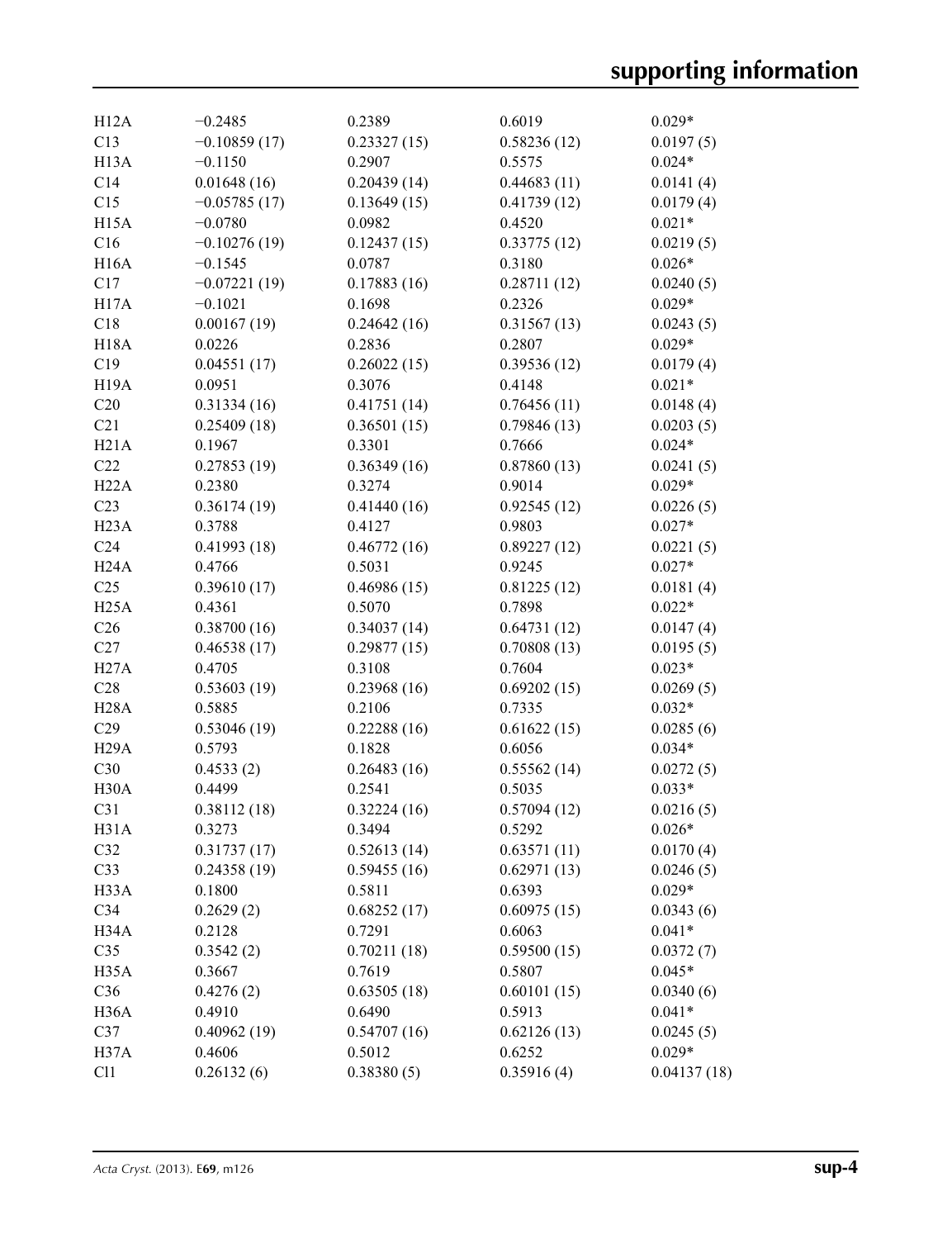# **supporting information**

| Cl <sub>2</sub>  | 0.32029(5) | 0.57549(5) | 0.36247(4) | 0.04004(17) |
|------------------|------------|------------|------------|-------------|
| C38              | 0.2329(3)  | 0.4967(2)  | 0.3772(3)  | 0.0854(16)  |
| H38B             | 0.1610     | 0.5118     | 0.3428     | $0.102*$    |
| H <sub>38A</sub> | 0.2337     | 0.5015     | 0.4316     | $0.102*$    |

*Atomic displacement parameters (Å2 )*

|                 | $U^{11}$    | $U^{22}$    | $U^{33}$    | $U^{12}$      | $U^{13}$      | $U^{23}$      |
|-----------------|-------------|-------------|-------------|---------------|---------------|---------------|
| Cu1             | 0.01215(14) | 0.01202(14) | 0.01490(13) | 0.00153(10)   | 0.00195(10)   | 0.00055(10)   |
| P1              | 0.0126(3)   | 0.0118(3)   | 0.0126(2)   | 0.0010(2)     | 0.0035(2)     | 0.00036(19)   |
| P2              | 0.0116(3)   | 0.0140(3)   | 0.0135(2)   | 0.0009(2)     | 0.0027(2)     | $-0.0001(2)$  |
| O <sub>1</sub>  | 0.0134(7)   | 0.0150(7)   | 0.0178(7)   | 0.0033(6)     | 0.0065(6)     | 0.0027(6)     |
| O2              | 0.0168(8)   | 0.0157(7)   | 0.0163(7)   | 0.0029(6)     | 0.0070(6)     | 0.0035(6)     |
| C1              | 0.0108(10)  | 0.0102(10)  | 0.0142(9)   | $-0.0025(8)$  | 0.0021(8)     | $-0.0034(8)$  |
| C2              | 0.0128(10)  | 0.0138(10)  | 0.0161(10)  | 0.0008(8)     | 0.0071(8)     | 0.0040(8)     |
| C <sub>3</sub>  | 0.0175(11)  | 0.0155(11)  | 0.0178(10)  | 0.0000(9)     | 0.0052(8)     | $-0.0012(8)$  |
| C <sub>4</sub>  | 0.0169(11)  | 0.0255(12)  | 0.0172(10)  | 0.0022(9)     | 0.0010(9)     | 0.0031(9)     |
| C <sub>5</sub>  | 0.0147(11)  | 0.0189(11)  | 0.0289(11)  | 0.0047(9)     | 0.0079(9)     | 0.0070(9)     |
| C6              | 0.0205(11)  | 0.0160(11)  | 0.0246(11)  | 0.0016(9)     | 0.0119(9)     | $-0.0007(9)$  |
| C7              | 0.0150(10)  | 0.0173(11)  | 0.0165(10)  | $-0.0006(9)$  | 0.0070(8)     | 0.0001(8)     |
| $\rm{C}8$       | 0.0151(10)  | 0.0170(11)  | 0.0121(9)   | $-0.0026(9)$  | 0.0038(8)     | $-0.0031(8)$  |
| C9              | 0.0204(11)  | 0.0182(11)  | 0.0201(10)  | $-0.0006(9)$  | 0.0092(9)     | $-0.0009(9)$  |
| C10             | 0.0322(14)  | 0.0218(12)  | 0.0230(11)  | $-0.0067(10)$ | 0.0131(10)    | 0.0004(9)     |
| C11             | 0.0248(13)  | 0.0285(13)  | 0.0248(12)  | $-0.0102(10)$ | 0.0148(10)    | $-0.0090(10)$ |
| C12             | 0.0174(12)  | 0.0282(13)  | 0.0299(12)  | $-0.0016(10)$ | 0.0103(10)    | $-0.0094(10)$ |
| C13             | 0.0183(11)  | 0.0191(12)  | 0.0223(11)  | $-0.0003(9)$  | 0.0077(9)     | $-0.0035(9)$  |
| C14             | 0.0131(10)  | 0.0143(10)  | 0.0144(9)   | 0.0040(8)     | 0.0039(8)     | $-0.0001(8)$  |
| C15             | 0.0184(11)  | 0.0163(11)  | 0.0170(10)  | 0.0003(9)     | 0.0032(8)     | 0.0023(8)     |
| C16             | 0.0226(12)  | 0.0179(12)  | 0.0201(11)  | $-0.0022(9)$  | 0.0001(9)     | $-0.0008(9)$  |
| C17             | 0.0293(13)  | 0.0243(12)  | 0.0140(10)  | 0.0026(10)    | 0.0012(9)     | 0.0003(9)     |
| C18             | 0.0319(13)  | 0.0220(12)  | 0.0197(11)  | $-0.0023(10)$ | 0.0095(10)    | 0.0040(9)     |
| C19             | 0.0186(11)  | 0.0171(11)  | 0.0182(10)  | $-0.0012(9)$  | 0.0063(9)     | $-0.0007(8)$  |
| C20             | 0.0142(10)  | 0.0146(11)  | 0.0157(10)  | 0.0025(8)     | 0.0052(8)     | $-0.0010(8)$  |
| C21             | 0.0191(11)  | 0.0214(12)  | 0.0216(11)  | $-0.0034(9)$  | 0.0083(9)     | $-0.0048(9)$  |
| C22             | 0.0282(13)  | 0.0256(13)  | 0.0242(11)  | $-0.0035(10)$ | 0.0162(10)    | $-0.0003(9)$  |
| C <sub>23</sub> | 0.0270(13)  | 0.0261(13)  | 0.0158(10)  | 0.0015(10)    | 0.0087(9)     | $-0.0012(9)$  |
| C <sub>24</sub> | 0.0204(12)  | 0.0251(12)  | 0.0196(10)  | $-0.0029(10)$ | 0.0049(9)     | $-0.0040(9)$  |
| C <sub>25</sub> | 0.0160(11)  | 0.0211(12)  | 0.0174(10)  | $-0.0002(9)$  | 0.0056(8)     | 0.0007(9)     |
| C <sub>26</sub> | 0.0147(10)  | 0.0120(10)  | 0.0193(10)  | $-0.0003(8)$  | 0.0079(8)     | $-0.0001(8)$  |
| C27             | 0.0161(11)  | 0.0199(12)  | 0.0210(10)  | 0.0019(9)     | 0.0040(9)     | 0.0003(9)     |
| C28             | 0.0171(12)  | 0.0220(12)  | 0.0395(14)  | 0.0045(10)    | 0.0066(10)    | 0.0019(10)    |
| C29             | 0.0240(13)  | 0.0196(12)  | 0.0497(15)  | 0.0025(10)    | 0.0226(12)    | $-0.0036(11)$ |
| C30             | 0.0363(14)  | 0.0220(13)  | 0.0315(13)  | $-0.0033(11)$ | 0.0221(11)    | $-0.0058(10)$ |
| C31             | 0.0258(12)  | 0.0206(12)  | 0.0192(10)  | 0.0007(10)    | 0.0088(9)     | 0.0020(9)     |
| C32             | 0.0178(11)  | 0.0154(11)  | 0.0144(9)   | $-0.0003(9)$  | 0.0007(8)     | $-0.0005(8)$  |
| C33             | 0.0194(12)  | 0.0204(12)  | 0.0273(12)  | 0.0023(10)    | $-0.0013(9)$  | $-0.0004(10)$ |
| C34             | 0.0358(15)  | 0.0176(13)  | 0.0365(14)  | 0.0076(11)    | $-0.0056(11)$ | 0.0019(11)    |
| C35             | 0.0493(17)  | 0.0201(13)  | 0.0329(14)  | $-0.0060(12)$ | 0.0012(12)    | 0.0103(11)    |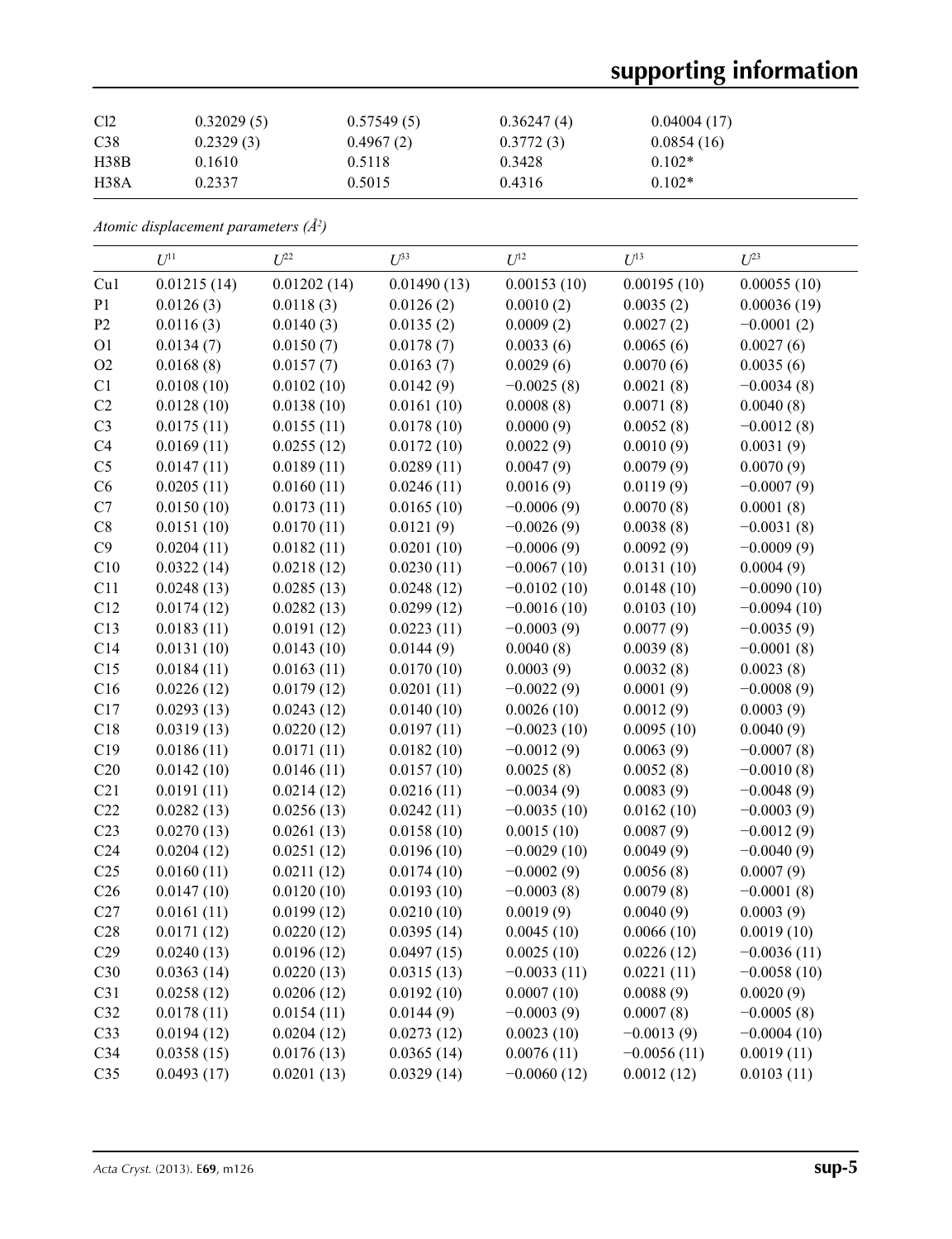# **supporting information**

| C <sub>36</sub> | 0.0391(16) | 0.0296(14) | 0.0358(14) | $-0.0068(12)$ | 0.0158(12) | 0.0087(11)   |
|-----------------|------------|------------|------------|---------------|------------|--------------|
| C <sub>37</sub> | 0.0259(13) | 0.0227(12) | 0.0254(11) | 0.0005(10)    | 0.0091(10) | 0.0048(10)   |
| C <sub>11</sub> | 0.0484(4)  | 0.0482(4)  | 0.0329(3)  | $-0.0163(3)$  | 0.0207(3)  | 0.0031(3)    |
| Cl <sub>2</sub> | 0.0320(4)  | 0.0366(4)  | 0.0549(4)  | 0.0016(3)     | 0.0188(3)  | $-0.0048(3)$ |
| C38             | 0.069(3)   | 0.053(2)   | 0.173(4)   | 0.033(2)      | 0.092(3)   | 0.070(3)     |

*Geometric parameters (Å, º)*

| $Cu1 - O2$             | 2.0794(14) | $C17 - C18$  | 1.382(3) |
|------------------------|------------|--------------|----------|
| $Cu1 - O1$             | 2.1099(14) | $C17 - H17A$ | 0.9500   |
| $Cu1-P1$               | 2.2213(6)  | $C18 - C19$  | 1.391(3) |
| $Cu1-P2$               | 2.2281(6)  | $C18 - H18A$ | 0.9500   |
| $P1 - C14$             | 1.831(2)   | C19-H19A     | 0.9500   |
| $P1 - C2$              | 1.832(2)   | $C20 - C21$  | 1.394(3) |
| $P1 - C8$              | 1.835(2)   | $C20 - C25$  | 1.398(3) |
| $P2 - C20$             | 1.819(2)   | $C21 - C22$  | 1.388(3) |
| $P2 - C26$             | 1.827(2)   | $C21 - H21A$ | 0.9500   |
| P2-C32                 | 1.828(2)   | $C22-C23$    | 1.385(3) |
| $O1 - C1$              | 1.254(2)   | $C22-H22A$   | 0.9500   |
| $O2 - C1$ <sup>i</sup> | 1.254(2)   | $C23-C24$    | 1.382(3) |
| $C1 - O2i$             | 1.254(2)   | $C23 - H23A$ | 0.9500   |
| $C1-C1$ <sup>i</sup>   | 1.568(4)   | $C24 - C25$  | 1.387(3) |
| $C2-C3$                | 1.396(3)   | $C24 - H24A$ | 0.9500   |
| $C2-C7$                | 1.396(3)   | $C25 - H25A$ | 0.9500   |
| $C3-C4$                | 1.384(3)   | $C26-C31$    | 1.394(3) |
| $C3 - H3A$             | 0.9500     | $C26 - C27$  | 1.395(3) |
| $C4 - C5$              | 1.387(3)   | $C27-C28$    | 1.390(3) |
| $C4 - H4A$             | 0.9500     | $C27 - H27A$ | 0.9500   |
| $C5-C6$                | 1.390(3)   | $C28 - C29$  | 1.381(3) |
| $C5 - H5A$             | 0.9500     | $C28 - H28A$ | 0.9500   |
| $C6-C7$                | 1.383(3)   | $C29 - C30$  | 1.388(4) |
| $C6 - H6A$             | 0.9500     | C29-H29A     | 0.9500   |
| $C7 - H7A$             | 0.9500     | $C30 - C31$  | 1.384(3) |
| $C8 - C13$             | 1.394(3)   | C30-H30A     | 0.9500   |
| $C8-C9$                | 1.396(3)   | $C31 - H31A$ | 0.9500   |
| $C9 - C10$             | 1.389(3)   | $C32 - C37$  | 1.388(3) |
| $C9 - H9A$             | 0.9500     | $C32-C33$    | 1.394(3) |
| $C10 - C11$            | 1.383(3)   | $C33-C34$    | 1.393(4) |
| $C10 - H10A$           | 0.9500     | C33-H33A     | 0.9500   |
| $C11 - C12$            | 1.388(3)   | $C34 - C35$  | 1.374(4) |
| $C11 - H11A$           | 0.9500     | C34-H34A     | 0.9500   |
| $C12-C13$              | 1.386(3)   | $C35-C36$    | 1.376(4) |
| $C12 - H12A$           | 0.9500     | $C35 - H35A$ | 0.9500   |
| $C13 - H13A$           | 0.9500     | $C36-C37$    | 1.390(3) |
| $C14 - C15$            | 1.392(3)   | C36-H36A     | 0.9500   |
| $C14 - C19$            | 1.397(3)   | C37-H37A     | 0.9500   |
| $C15 - C16$            | 1.388(3)   | $Cl1-C38$    | 1.761(4) |
| $C15 - H15A$           | 0.9500     | $Cl2-C38$    | 1.737(3) |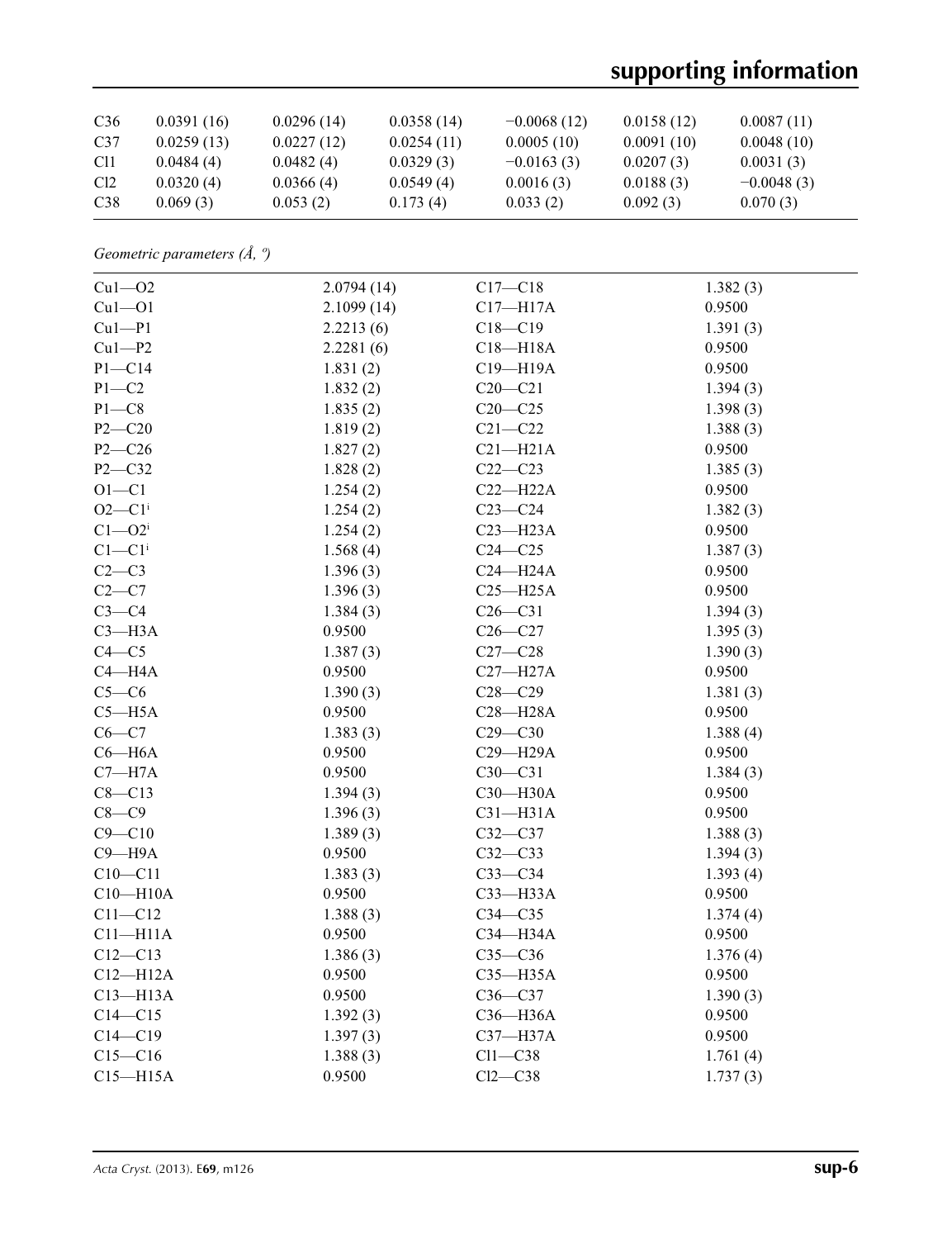| $C16 - C17$                 | 1.384(3)   | C38-H38B           | 0.9900     |
|-----------------------------|------------|--------------------|------------|
| $C16 - H16A$                | 0.9500     | C38-H38A           | 0.9900     |
|                             |            |                    |            |
| $O2 - Cu1 - O1$             | 80.57(5)   | $C18 - C17 - H17A$ | 119.9      |
| $O2 - Cu1 - P1$             | 111.21(4)  | $C16 - C17 - H17A$ | 119.9      |
| $O1 - Cu1 - P1$             | 111.92(4)  | $C17-C18-C19$      | 120.2(2)   |
| $O2 - Cu1 - P2$             | 116.46(4)  | $C17 - C18 - H18A$ | 119.9      |
| $O1 - Cu1 - P2$             | 100.25(4)  | $C19 - C18 - H18A$ | 119.9      |
| $P1 - Cu1 - P2$             | 125.72(2)  | $C18-C19-C14$      | 119.9(2)   |
| $C14 - P1 - C2$             | 103.61(9)  | $C18 - C19 - H19A$ | 120.0      |
| $C14 - P1 - C8$             | 102.50(9)  | C14-C19-H19A       | 120.0      |
| $C2-P1-C8$                  | 102.30(9)  | $C21 - C20 - C25$  | 119.10(19) |
| $C14-P1-Cu1$                |            | $C21 - C20 - P2$   |            |
|                             | 114.07(7)  |                    | 118.78(16) |
| $C2-P1-Cu1$                 | 118.44(7)  | $C25-C20-P2$       | 122.08(16) |
| $C8 - P1 - Cu1$             | 113.96(7)  | $C22-C21-C20$      | 120.3(2)   |
| $C20-P2-C26$                | 103.91(9)  | $C22-C21-H21A$     | 119.9      |
| $C20-P2-C32$                | 103.18(9)  | $C20-C21-H21A$     | 119.9      |
| $C26 - P2 - C32$            | 103.90(10) | $C23 - C22 - C21$  | 120.2(2)   |
| $C20 - P2 - Cu1$            | 120.45(7)  | $C23-C22-H22A$     | 119.9      |
| $C26 - P2 - Cu1$            | 110.67(7)  | $C21 - C22 - H22A$ | 119.9      |
| $C32 - P2 - Cu1$            | 113.10(7)  | $C24 - C23 - C22$  | 119.9(2)   |
| $Cl - O1 - Cu1$             | 112.31(12) | $C24-C23-H23A$     | 120.0      |
| $Cl^1$ -O2-Cul              | 112.97(12) | $C22-C23-H23A$     | 120.0      |
| $O2^i$ -C1- $O1$            | 125.87(18) | $C23-C24-C25$      | 120.3(2)   |
| $O2^i$ -Cl-Cl <sup>i</sup>  | 117.4(2)   | $C23-C24-H24A$     | 119.8      |
| $O1 - C1 - C1$ <sup>i</sup> | 116.8(2)   | C25-C24-H24A       | 119.8      |
| $C3 - C2 - C7$              | 118.68(19) | $C24 - C25 - C20$  | 120.1(2)   |
| $C3 - C2 - P1$              | 118.08(16) | $C24-C25-H25A$     | 119.9      |
| $C7 - C2 - P1$              | 123.14(16) | $C20-C25-H25A$     | 119.9      |
| $C4-C3-C2$                  | 120.7(2)   | $C31 - C26 - C27$  | 119.2(2)   |
| $C4-C3-H3A$                 | 119.7      | $C31 - C26 - P2$   | 116.21(16) |
| $C2-C3-H3A$                 | 119.7      | $C27-C26-P2$       | 124.47(16) |
| $C3-C4-C5$                  | 120.2(2)   | $C28-C27-C26$      | 120.0(2)   |
| $C3-C4-H4A$                 | 119.9      | C28-C27-H27A       | 120.0      |
| $C5-C4-H4A$                 | 119.9      | C26-C27-H27A       | 120.0      |
| $C4-C5-C6$                  | 119.5(2)   | $C29 - C28 - C27$  | 120.5(2)   |
| $C4-C5-H5A$                 | 120.2      | C29-C28-H28A       | 119.7      |
| $C6-C5-H5A$                 | 120.2      | C27-C28-H28A       | 119.7      |
| $C7 - C6 - C5$              | 120.3(2)   | $C28-C29-C30$      | 119.7(2)   |
| $C7-C6-H6A$                 | 119.8      | C28-C29-H29A       | 120.1      |
| $C5-C6-H6A$                 | 119.8      | C30-C29-H29A       | 120.1      |
| $C6 - C7 - C2$              | 120.52(19) | $C31 - C30 - C29$  |            |
|                             |            |                    | 120.2(2)   |
| $C6-C7-H7A$                 | 119.7      | C31-C30-H30A       | 119.9      |
| $C2-C7-H7A$                 | 119.7      | C29-C30-H30A       | 119.9      |
| $C13-C8-C9$                 | 119.1(2)   | $C30-C31-C26$      | 120.4(2)   |
| $C13 - C8 - P1$             | 117.61(16) | $C30-C31-H31A$     | 119.8      |
| $C9 - C8 - P1$              | 123.27(16) | $C26-C31-H31A$     | 119.8      |
| $C10-C9-C8$                 | 120.3(2)   | $C37 - C32 - C33$  | 119.0(2)   |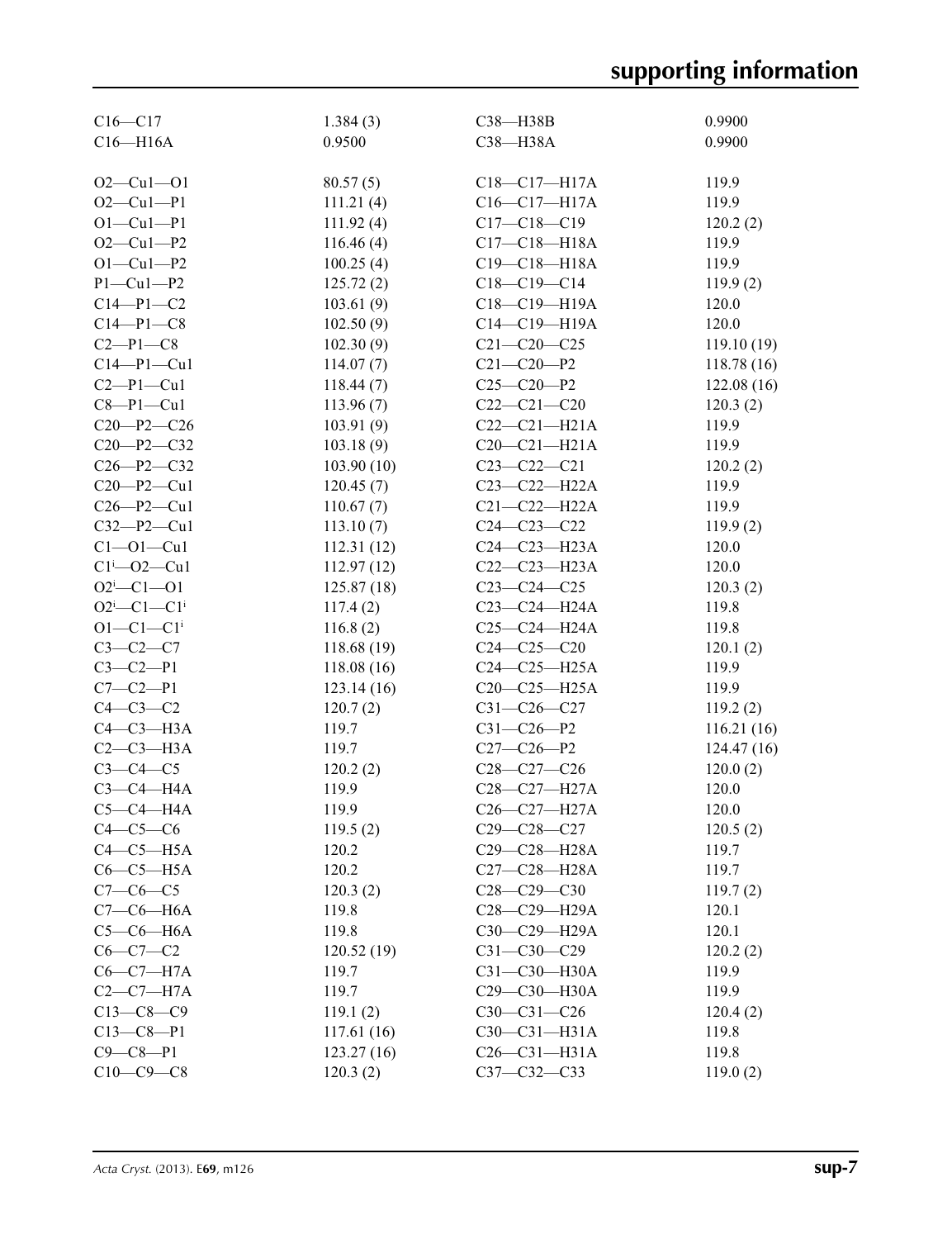| $C10-C9-H9A$          | 119.9         | $C37 - C32 - P2$        | 124.09(17)    |
|-----------------------|---------------|-------------------------|---------------|
| $C8-C9-H9A$           | 119.9         | $C33-C32-P2$            | 116.90(17)    |
| $C11 - C10 - C9$      | 120.4(2)      | $C34 - C33 - C32$       | 120.2(2)      |
| $C11 - C10 - H10A$    | 119.8         | СЗ4-СЗ3-НЗЗА            | 119.9         |
| C9-C10-H10A           | 119.8         | C32-C33-H33A            | 119.9         |
| $C10-C11-C12$         | 119.5(2)      | C35-C34-C33             | 120.2(2)      |
| $C10-C11-H11A$        | 120.2         | $C35 - C34 - H34A$      | 119.9         |
| $C12-C11-H11A$        | 120.2         | C33-C34-H34A            | 119.9         |
| $C13 - C12 - C11$     | 120.5(2)      | $C34 - C35 - C36$       | 120.0(2)      |
| $C13 - C12 - H12A$    | 119.7         | $C34-C35-H35A$          | 120.0         |
| $C11 - C12 - H12A$    | 119.7         | $C36-C35-H35A$          | 120.0         |
| $C12 - C13 - C8$      | 120.2(2)      | $C35 - C36 - C37$       | 120.4(3)      |
| $C12-C13-H13A$        | 119.9         | C35-C36-H36A            | 119.8         |
| $C8-C13-H13A$         | 119.9         | C37-C36-H36A            | 119.8         |
| $C15-C14-C19$         | 119.30(19)    | $C32-C37-C36$           | 120.2(2)      |
| $C15 - C14 - P1$      | 122.34(16)    | C32-C37-H37A            | 119.9         |
| $C19 - C14 - P1$      | 118.36(16)    | C36-C37-H37A            | 119.9         |
| $C16-C15-C14$         | 120.4(2)      | $Cl2-C38-C11$           | 113.68(18)    |
| $C16-C15-H15A$        | 119.8         | $Cl2-C38-H38B$          | 108.8         |
| $C14-C15-H15A$        | 119.8         | $Cl1-C38-H38B$          | 108.8         |
| $C17 - C16 - C15$     | 120.0(2)      | $Cl2-C38-H38A$          | 108.8         |
| $C17 - C16 - H16A$    | 120.0         | $Cl1-C38-H38A$          | 108.8         |
| $C15-C16-H16A$        | 120.0         |                         |               |
|                       |               | H38B-C38-H38A           | 107.7         |
| $C18 - C17 - C16$     | 120.1(2)      |                         |               |
| $O2-Cu1-P1-C14$       | 79.79 (8)     | $C8-P1-C14-C15$         | $-26.7(2)$    |
| $O1 - Cu1 - P1 - C14$ | $-8.32(9)$    | $Cu1-P1-C14-C15$        | $-150.37(15)$ |
| $P2 - Cu1 - P1 - C14$ | $-130.02(7)$  | $C2-P1-C14-C19$         | $-100.01(17)$ |
| $O2-Cu1-P1-C2$        | $-157.87(8)$  | $C8-P1-C14-C19$         | 153.83(17)    |
| $O1 - Cu1 - P1 - C2$  | 114.03(8)     | $Cu1-P1-C14-C19$        | 30.14(18)     |
| $P2 - Cu1 - P1 - C2$  | $-7.68(8)$    | $C19-C14-C15-C16$       | $-0.1(3)$     |
| $O2-Cu1-P1-C8$        | $-37.48(8)$   | $P1 - C14 - C15 - C16$  | $-179.54(17)$ |
| $O1 - Cu1 - P1 - C8$  | $-125.58(8)$  | $C14-C15-C16-C17$       | 1.2(3)        |
| $P2 - Cu1 - P1 - C8$  | 112.72(7)     | $C15-C16-C17-C18$       | $-1.1(4)$     |
| $O2-Cu1-P2-C20$       | 61.84(9)      | $C16-C17-C18-C19$       | $-0.2(4)$     |
| $O1 - Cu1 - P2 - C20$ | 146.33(9)     | $C17-C18-C19-C14$       | 1.4(3)        |
| $P1 - Cu1 - P2 - C20$ | $-86.99(8)$   | $C15-C14-C19-C18$       | $-1.2(3)$     |
| $O2-Cu1-P2-C26$       | $-176.83(8)$  | $P1 - C14 - C19 - C18$  | 178.27(17)    |
| $O1 - Cu1 - P2 - C26$ | $-92.34(8)$   | $C26 - P2 - C20 - C21$  | $-102.92(18)$ |
| $P1 - Cu1 - P2 - C26$ | 34.34(8)      | $C32 - P2 - C20 - C21$  | 148.89 (17)   |
| $O2-Cu1-P2-C32$       | $-60.73(9)$   | $Cu1-P2-C20-C21$        | 21.7(2)       |
| $O1-Cu1-P2-C32$       |               | $C26 - P2 - C20 - C25$  | 74.82 (19)    |
|                       | 23.77(9)      |                         |               |
| $P1 - Cu1 - P2 - C32$ | 150.44(8)     | $C32 - P2 - C20 - C25$  | $-33.4(2)$    |
| $O2-Cu1-O1-C1$        | $-1.49(13)$   | $Cu1 - P2 - C20 - C25$  | $-160.60(15)$ |
| $P1 - Cu1 - O1 - C1$  | 107.70(13)    | $C25-C20-C21-C22$       | $-1.3(3)$     |
| $P2 - Cu1 - O1 - C1$  | $-116.89(13)$ | P2-C20-C21-C22          | 176.49(18)    |
| $O1 - Cu1 - O2 - Cli$ | 1.51(13)      | $C20-C21-C22-C23$       | 0.3(3)        |
| $P1 - Cu1 - O2 - Cli$ | $-108.46(13)$ | $C21 - C22 - C23 - C24$ | 0.7(4)        |